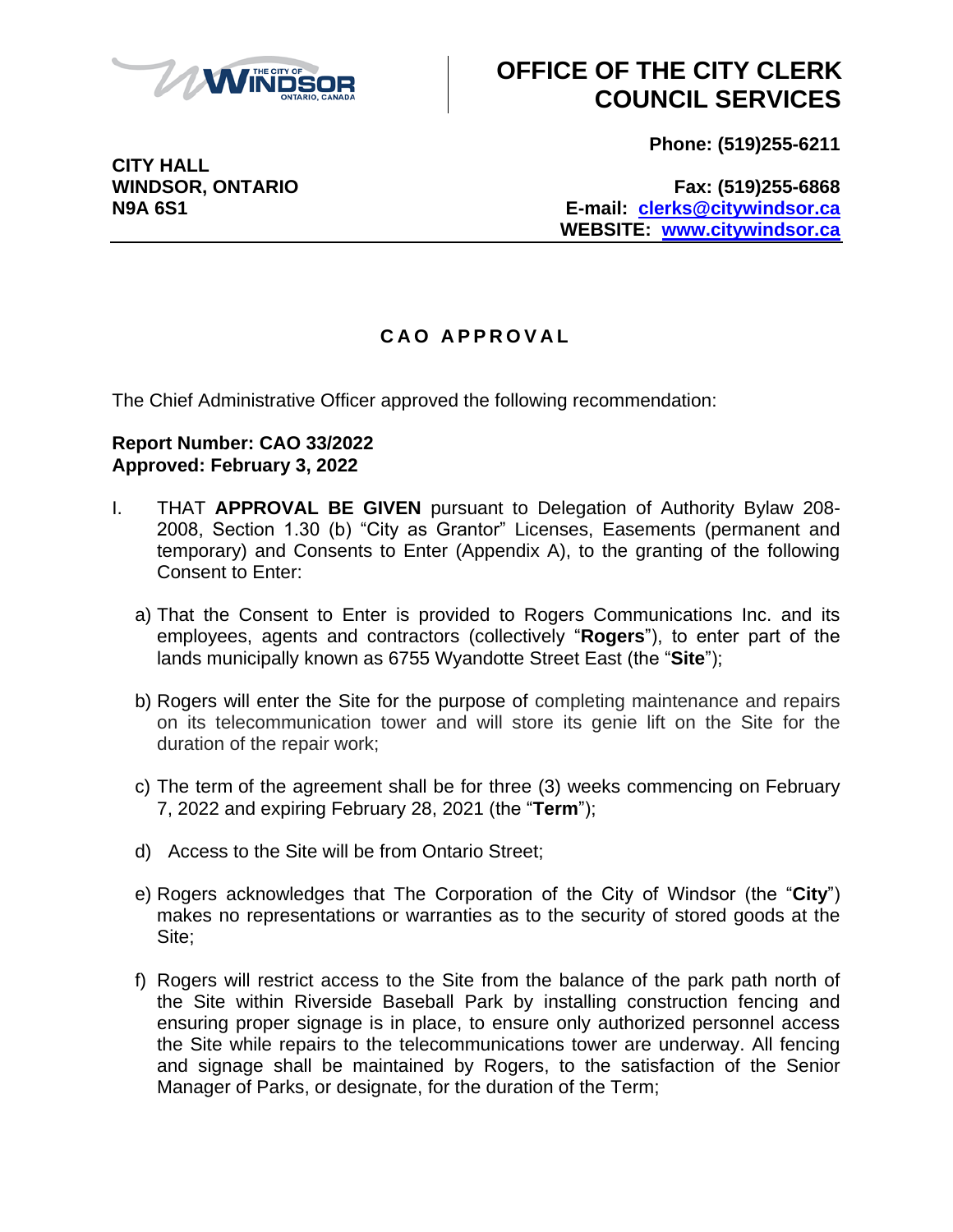

# **OFFICE OF THE CITY CLERK COUNCIL SERVICES**

**Phone: (519)255-6211**

**CITY HALL**

**WINDSOR, ONTARIO Fax: (519)255-6868 N9A 6S1 E-mail: [clerks@citywindsor.ca](mailto:clerks@citywindsor.ca) WEBSITE: [www.citywindsor.ca](http://www.citywindsor.ca/)**

- g) Rogers agrees that, upon the termination of this agreement, any disturbance of the lands around the Site resulting from the carrying out of maintenance and repairs on the telecommunication tower, will be restored by Rogers at its own cost and to the satisfaction of the Senior Manager of Parks, or designate, acting reasonably;
- h) Rogers will comply with the most up-to-date regulations in place under the *Emergency Management and Civil Protection Act*, as amended from time to time, regardless of the frequency of such amendments. Rogers agrees to also comply with any guidelines and best practices issued by the Province of Ontario or any other governing body in relation to limiting the spread of COVID-19*;*
- i) Rogers acknowledges and assumes responsibility for complying with the *Reopening Ontario (A Flexible Response to COVID-19) Act, 2020*, S.O. 2020, c. 17, as may be amended from time to time, and all regulations, rules, and orders issued thereunder, including, without limitation, any masking requirements, physical distancing requirements, capacity limits, and proof of vaccination requirements (the "**COVID Rules**"). Rogers further agrees to indemnify and hold the City harmless from any and all liability, fines, loss, claims, demands, costs and expenses arising in any way from any failure to comply with the COVID Rules;
- j) Rogers will be required to provide the City with indemnification and require proof of insurance with the following minimal coverage, satisfactory to the City:

 $\ge$  \$5,000,000 Commercial General Liability coverage that includes crane and overhead lift coverage, with "The Corporation of the City of Windsor" listed as an additional insured and cross-liability coverage and 30 days' notice of cancellation;

The City reserves the right to amend, restate and/or supplement the above requirements as determined by the City's Risk and Insurance Department from time to time.

II. THAT the Chief Administrative Officer and the City Clerk **BE AUTHORIZED** to sign a Consent to Enter Agreement with Rogers, approved as to form and content by the City Solicitor, or designate and Senior Manager of Parks.

> Report Number: CAO 33/2022 Clerk's File: APM/14289